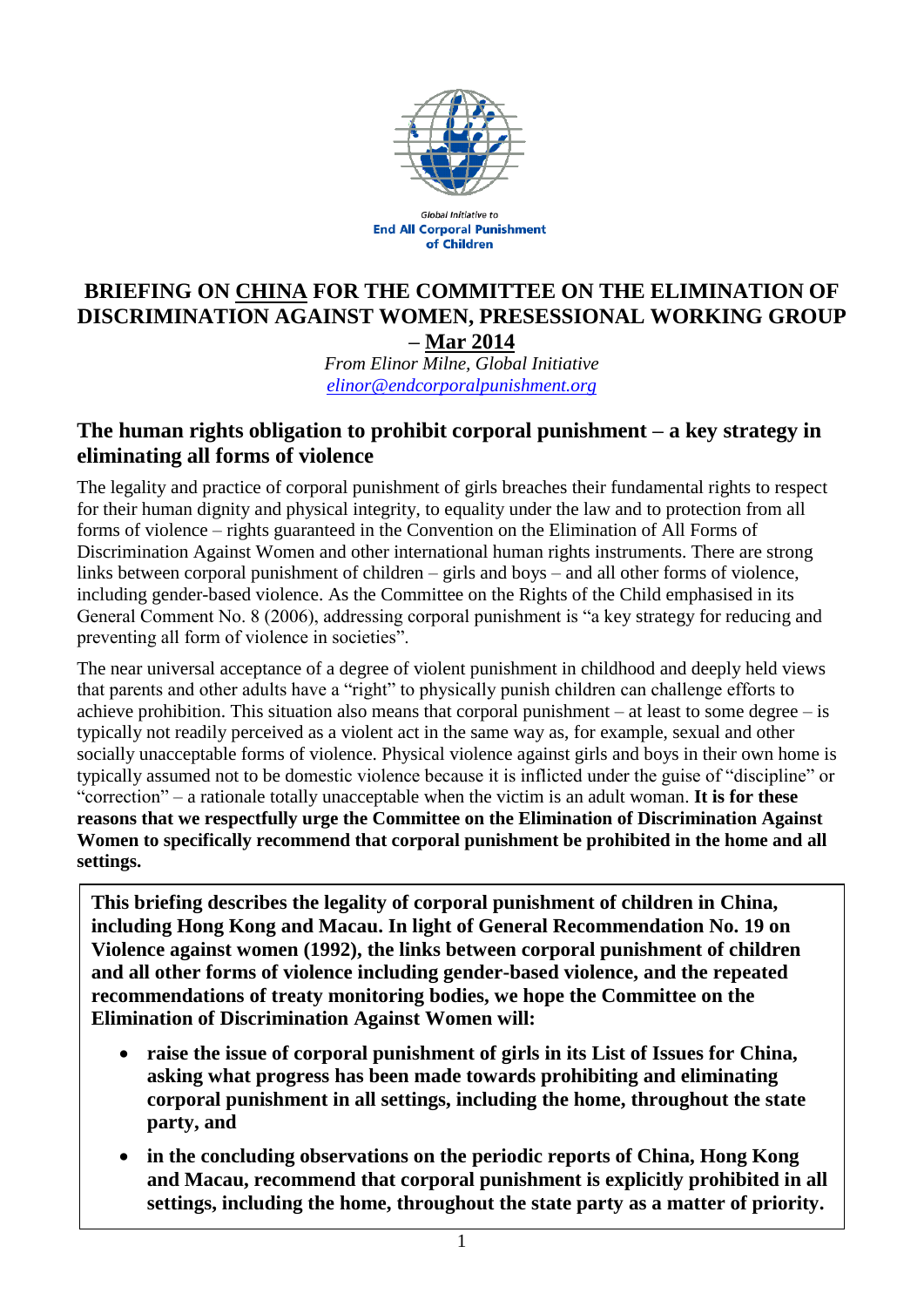## **1 The state party's report to CEDAW**

1.1 The seventh/eighth state report of China to CEDAW includes detailed information concerning domestic violence but makes no reference to violence against children in the home and other care settings which may lawfully be inflicted in the guise of "discipline".<sup>1</sup> As at 21 January 2014, the reports for Hong Kong and Macau are not available on the Committee's website. **We hope the Committee will, during the review of China, emphasise the importance of prohibiting and eliminating physical punishment of girls and boys within the family when taking measures against family violence.**

## **2 The legality and practice of corporal punishment of children in China, Hong Kong and Macau**

2.1 *Summary:* In **China**, corporal punishment is unlawful in the penal system and in schools, kindergartens and nurseries, but it is not prohibited in the home or in alternative care settings and some types of day care. In **Hong Kong**, corporal punishment is unlawful in schools, the penal system and in child care centres but it is lawful in the home, alternative care settings and some forms of day care. In **Macau**, corporal punishment is unlawful as a sentence for crime and possibly in residential facilities but there appears to be no explicit prohibition in schools and penal institutions; it is lawful in the home, alternative care settings and day care.

### *China*

 $\overline{a}$ 

- 2.2 *Home (lawful):* There is limited protection from corporal punishment by parents in some circumstances: Rules in the Shenzhen Special Economic Zone 1993 pursuant to the Law of the People's Republic of China on the Protection of the Rights and Interests of Women 1992 explicitly prohibit corporal punishment of the female child (art. 23), and under the Law on the Prevention of Juvenile Delinquency 1999, families of children in work-study schools must not impose physical punishment on them (art. 36). But the same Law states that parents or guardians of children who commit serious misbehaviour may be ordered to subject their children to "strict discipline" (arts. 35, 38 and 49).
- 2.3 In 2013, the Government reported to the Committee on the Rights of the Child that China's laws explicitly prohibit all corporal punishment of children, including in the home.<sup>2</sup> However, the revised Law on the Protection of Minors 2006 (further revised in 2012), the Criminal Law 1979, the Constitution 1982 and the Marriage Law (amended 2001) do not prohibit all corporal punishment in childrearing. Numerous research studies have documented a high prevalence of corporal punishment in childrearing. For example, 43.8% of more than 2,300 parents in a study in 2010 said they had physically punished a child,  $32.8\%$  in the past year.<sup>3</sup> A survey of more than 2,100 9-12 year olds reported in 2010 found that 73% were physically punished by their parents.<sup>4</sup> In a survey of 100 6-15 year olds and their parents, 58% of parents admitted to smacking or caning their children in the previous year.<sup>5</sup> Many other studies could be cited.<sup>6</sup>

<sup>1</sup> 17 January 2013, CEDAW/C/CHN/7-8, Seventh/eighth state party report

<sup>&</sup>lt;sup>2</sup> [2013], CRC/C/CHN/Q/3-4/Add.1 Unedited Version, Reply to list of issues, Q15

<sup>&</sup>lt;sup>3</sup> Chan, K. L. (2010), "Co-occurrence of intimate partner violence and child abuse in Hong Kong Chinese families",

*Journal of Interpersonal Violence*, (e-publication ahead of print), 1-21, cited in UNICEF East Asia and Pacific Regional Office (2012), *Child Maltreatment: Prevalence, Incidence and Consequences: A Systematic Review of Research*, Bangkok: UNICEF

<sup>&</sup>lt;sup>4</sup> Hesketh, T. et al (2010), "Stress and psychosomatic symptoms in Chinese school children: cross-sectional survey",

*Archives of Disease in Childhood*, 95(2), 136-140

<sup>5</sup> Reported in *Earth Times*, 4 May 2010

<sup>&</sup>lt;sup>6</sup> For details, see the research pages at [www.endcorporalpunishment.org](http://www.endcorporalpunishment.org/)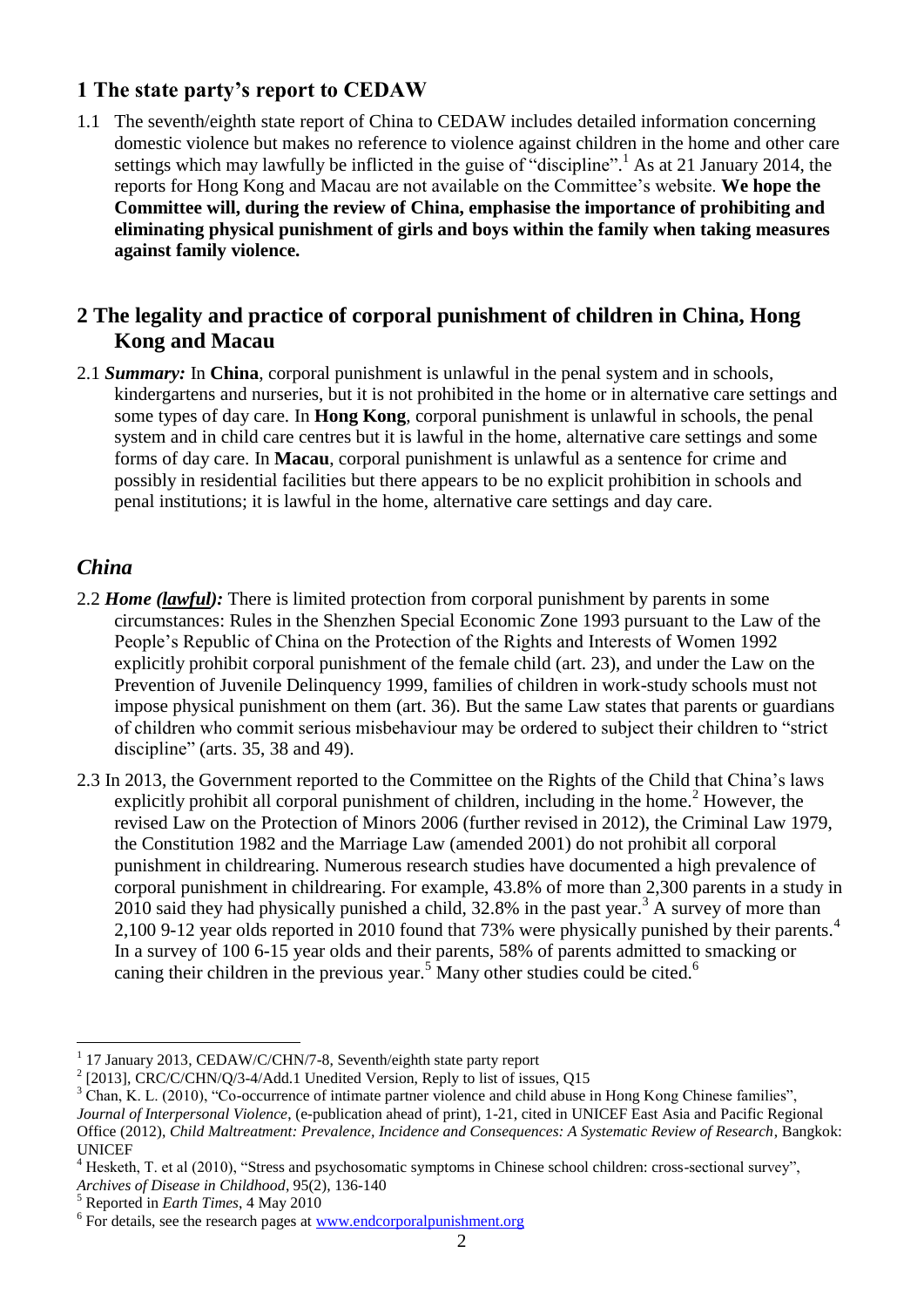- 2.4 Following a number of high profile cases of the deaths of young children as a result of parental abuse and neglect, new child laws are reportedly being drafted to address implementation of existing child laws and to strengthen protection for very young children.<sup>7</sup> **We hope the Committee will urge the state party to take this immediate opportunity to enact legislation prohibiting all forms of physical punishment in childrearing.**
- 2.5 *Alternative care settings (lawful):* There appears to be no explicit prohibition of corporal punishment in alternative care settings (unconfirmed).
- 2.6 *Day care (partially prohibited):* Corporal punishment is prohibited in kindergartens and nurseries in the Law on the Protection of Minors 2006 (arts. 21 and 63). There appears to be no explicit prohibition in other early childhood care (crèches, family centres, etc) or in day care for older children (day centres, after-school childcare, childminding, etc).
- 2.6 *Schools (unlawful):* Corporal punishment is explicitly prohibited in the Compulsory Education Law 1986 (art. 16), the Teachers' Law 1994 (art. 37) and the Law on the Protection of Minors 2006 (arts 21 and 63). It is prohibited in work-study schools in the Law on the Prevention of Juvenile Delinquency 1999 (art. 36)
- 2.7 *Penal institutions (unlawful):* Corporal punishment is explicitly prohibited in the Criminal Law 1979 (art. 248), the Prison Law (art. 14), the People's Police Law (art. 22), the Law on the Prevention of Juvenile Delinquency 1999 (art. 36), the Regulations on the Behaviour of People's Police on Duty in Custody-houses 2001, the Regulations on Detention Facilities 1990 (art. 4) and the Regulations on Detention Houses 2012 (art. 3).
- 2.8 *Sentence for crime (unlawful):* There is no provision for judicial corporal punishment in criminal law.

# *Hong Kong*

 $\overline{a}$ 

- 2.9 *Home (lawful):* Article 8 of the Basic Law 1997 states that the common law previously in force shall be maintained: the Law Reform Commission of Hong Kong has confirmed the common law right of parents "to inflict moderate punishment".<sup>8</sup> Provisions against violence and abuse in the Protection of Children and Juveniles Ordinance 1951, the Domestic and Cohabitation Relationships Violence Ordinance 1986, the Offences Against the Person Ordinance 1950, the Crimes Ordinance 1971 and the Protection of Children and Juveniles Ordinance 1951are not interpreted as prohibiting corporal punishment in childrearing.
- 2.10 In a survey in 2006-7 involving more than 700 parents and secondary school children, 83.3% of parents admitted physically punishing their children; 74.2% of the students and 49.7% of parents said they would support prohibition of corporal punishment.<sup>9</sup> Research published in 2008 found that more than one in five children had been hit by their parents (21% of nearly 6,000 school students reported this), but the lifetime prevalence was much higher  $(58%)$ .<sup>10</sup> In the first large scale household survey on domestic violence, commissioned by the Hong Kong Social Welfare Department and reported in 2006, around 44% of the parents admitted physically punishing their children, and most of these had done so at least once in the previous 12 months.
- 2.11 *Alternative care settings (lawful):* Corporal punishment is lawful as for parents (Protection of Children and Juveniles Ordinance, s34(4)). The Protection of Children and Juveniles (Places of Refuge) Regulations 1993 provide for the power of the Director of Social Welfare to approve

Committee for UNICEF & Dept of Social Work and Social Administration, University of Hong Kong

<sup>7</sup> Reported in *South China Morning Post*, 21 January 2014

<sup>8</sup> Law Reform Commission of Hong Kong (2002), *Report: Guardianship of Children*

<sup>9</sup> Survey announced in 2007 Spank Out Day press conference, information supplied to the Global Initiative, February 2009 <sup>10</sup> Chan, K. L. (2008), Study on Child-friendly Families: Immunity from Domestic Violence, Hong Kong: Hong Kong

<sup>&</sup>lt;sup>11</sup> Chan, K. L. (2005), *Study on Child Abuse and Spouse Battering: Report on findings of Household Survey*, Hong Kong: Department of Social Work & Social Administration, the University of Hong Kong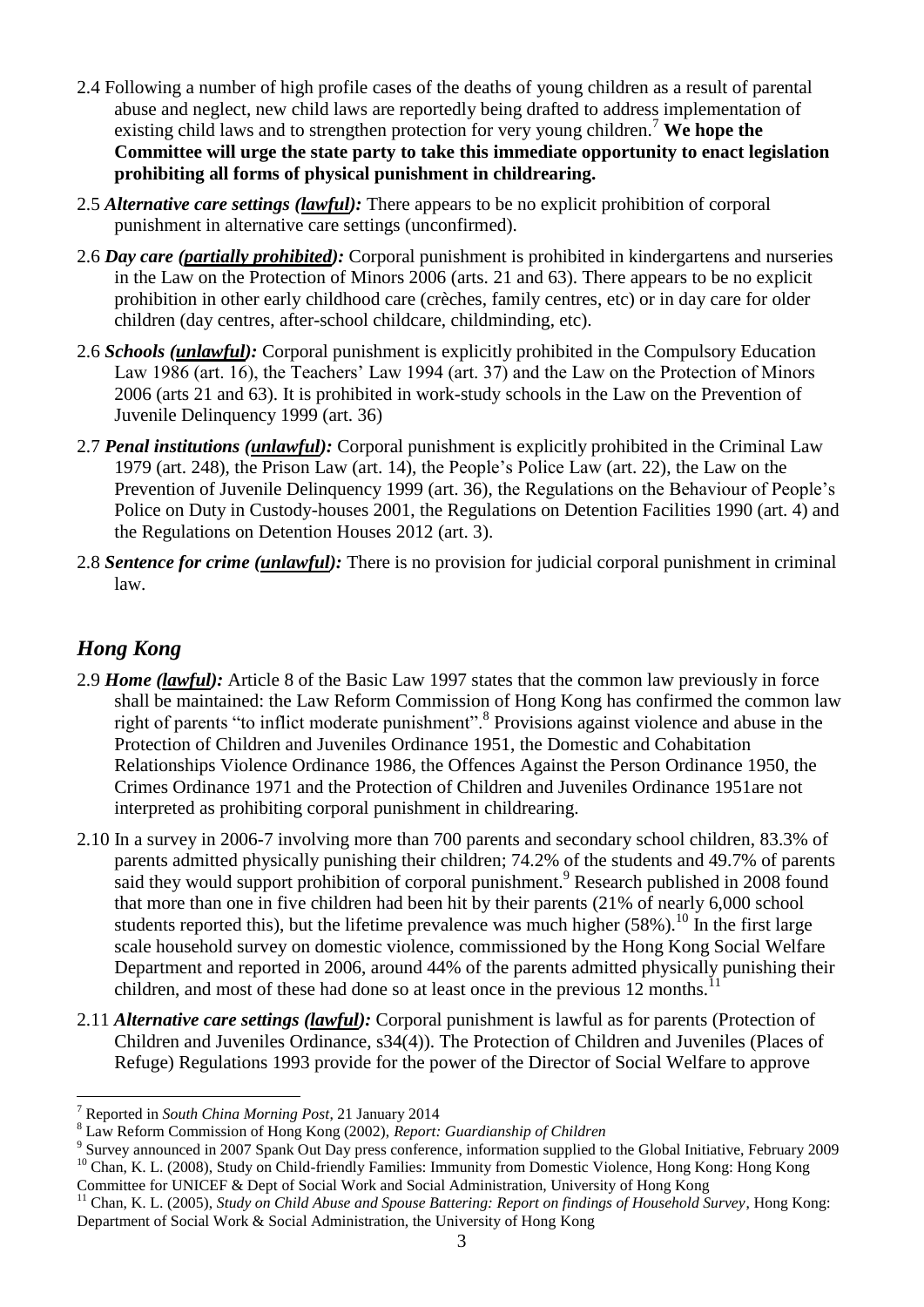rules made by places of refuge not wholly funded by public funds and states that this power "shall not be deemed to authorise the making or approval of any rules for the punishment, restraint or correction of any person other than such punishment, restraint or correction as a parent could lawfully administer to a child" (Reg. 7).

- 2.12 *Day care* **(***partially prohibited):* Corporal punishment is explicitly prohibited in childcare centres in the Child Care Services Regulations 1976 (regs. 15 and 45R); it is possibly prohibited in preschool settings under the Education Regulations 1971 (unconfirmed). In other forms of early childhood care and day care for older children it is lawful as for parents.
- 2.13 *Schools (unlawful):* Corporal punishment is explicitly prohibited in Regulation 58 of the Education Regulations 1971 (as amended in 1991).
- 2.14 *Penal institutions (unlawful):* Corporal punishment is not among permitted disciplinary measures in the Prison Rules 1954, the Reformatory School Rules 1959, the Remand Home Rules 1955, the Rehabilitation Centres Regulation 2001 and the Detention Centre Regulations 1972. It is explicitly prohibited in approved institutions by Rule 37 of the Probation of Offenders Rules.
- 2.15 *Sentence for crime (unlawful):* There is no provision for judicial corporal punishment in criminal law. The Corporal Punishment Ordinance was repealed in 1990.

## *Macau*

- 2.16 *Home (lawful):* In 2013, the Government reported to the Committee on the Rights of the Child that corporal punishment of children is punishable under the Criminal Code 1995 provisions on ordinary, serious and aggravated offences against physical integrity (arts. 137, 138 and 139), "as long as it was committed with the intention of harming the health and the physical integrity of a child".<sup>12</sup> The Government also stated that article 146 of the Code explicitly prohibits any form of corporal punishment of children.<sup>13</sup> In fact, this article does not explicitly prohibit corporal punishment: it punishes "physical or mental mistreatment or cruel treatment" of children and makes no reference to violence imposed in the guise of "discipline".
- 2.17 The Law on Family Policy 1994 states that parents have the "right and duty to ensure, promote and guide the overall development of children" (art. 15); there is a similar provision in the Civil Code, which also states that children must obey their parents (art. 1733). There is no explicit legal defence for the use of corporal punishment in childrearing (such as a "right" to administer punishment etc) in these laws or in the Criminal Code 1995 but legal provisions against violence and abuse are not interpreted as prohibiting all corporal punishment of children. A draft domestic violence law is under discussion: it does not include prohibition of corporal punishment. **We hope the Committee will stress the importance of prohibiting corporal punishment of children in legislation on family violence.**
- 2.18 *Alternative care settings (?partially prohibited):* The Government has reported that corporal punishment is prohibited in residential facilities in article 25 of Decree-law 90/88/M, Regulation of the General Conditions of Social Facilities for Children, Youths, the Elderly, the Disabled and Facilities for developing Social Auxiliary Activities of Residents:<sup>14</sup> we have yet to verify this information. There is no explicit prohibition of corporal punishment in other alternative care settings, where it is lawful as for parents.
- 2.19 *Day care (lawful):* There is no explicit prohibition of corporal punishment in all early childhood care and in day care for older children.
- 2.20 *Schools (not explicitly prohibited):* Order No. 46/SAAEJ/97 Adopting the student disciplinary system of educational institutions officers, pursuant to Law No. 11/91/M on Education in Macau,

 $\overline{a}$  $12$  CRC/C/CHN-MAC/Q/2/Add.1 Unedited Version, Reply to list of issues, Q15  $^{13}$  ibid.

 $14 \overline{\text{ihid}}$ .